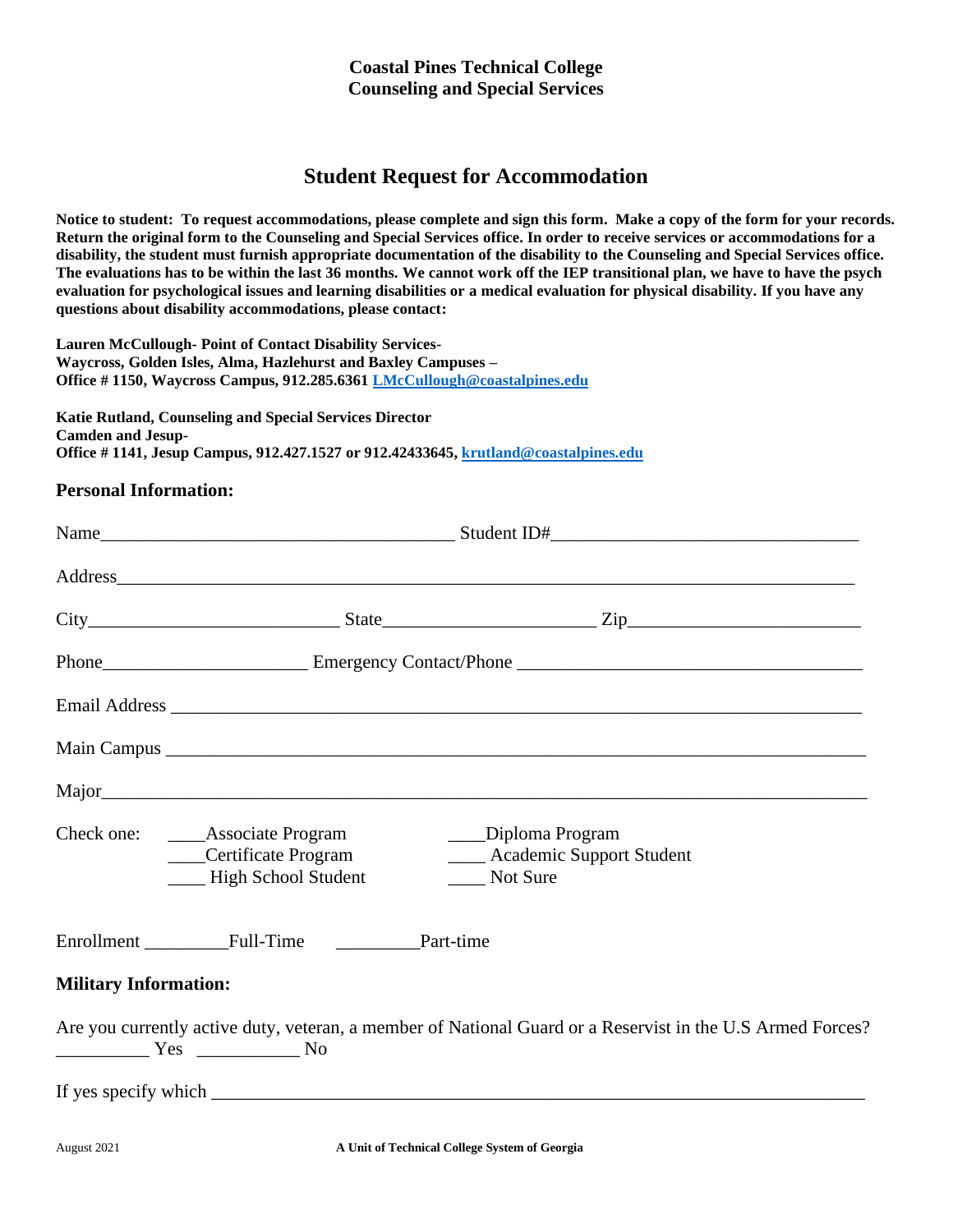Are you a dependent or spouse of an active duty member, veteran, a member of National Guard or a Reservist in the U.S Armed Forces? \_\_\_\_\_\_\_\_\_\_\_\_\_\_ Yes \_\_\_\_\_\_\_\_\_\_\_ No

If yes specify which  $\Box$ 

## **These are examples of accommodation(s) available due to disability depending on your diagnosis:**

Assistive Equipment

Alternate Textbook Formats

Interpreter (Sign Language)

#### Other types of accommodations

- Extended Time on test and in class assignments
- Divide test into shorter segments if longer than \_\_\_\_\_\_\_minutes
- Preferential seating in classroom: \_\_\_\_\_\_front, \_\_\_\_\_\_\_back
- Less distracted testing area
- Note-taker (class volunteer or provided by instructor)
- Permission to use assistive devices (recorder, calculator or word processor)
- Permission to use calculator for math related class and test as long as it does not compromise the integrity of the course curriculum.
- Audio/tape/CD textbooks
- Closed captioning on videos
- Verbal or written instructions for assignments

#### \* **Accommodations are granted based on documentation provided by licensed physician or clinician.**

Services that will not be provided:

- Personal devices such as personal computers, wheelchairs, hearing aids or glasses, or assistive technology to be used at home.
- Personal services such as assistance with eating, toileting or dressing
- Accommodations that lower or change classroom standards or program standards.

#### **Student Signature: \_\_\_\_\_\_\_\_\_\_\_\_\_\_\_\_\_\_\_\_\_\_\_\_\_\_\_\_\_\_\_\_\_\_\_\_\_\_\_\_\_\_\_\_\_ Date: \_\_\_\_\_\_\_\_\_\_\_\_\_\_\_**

By signing this document I acknowledge that I have reviewed the items within this packet and understand my rights and responsibilities with disability services. I understand that accommodations are granted based on documentation and following ADA/Section 504 guidelines.

**Special Services Signature: \_\_\_\_\_\_\_\_\_\_\_\_\_\_\_\_\_\_\_\_\_\_\_\_\_\_\_\_\_\_\_\_\_\_\_\_\_\_\_\_\_\_ Date: \_\_\_\_\_\_\_\_\_\_\_\_\_\_\_\_**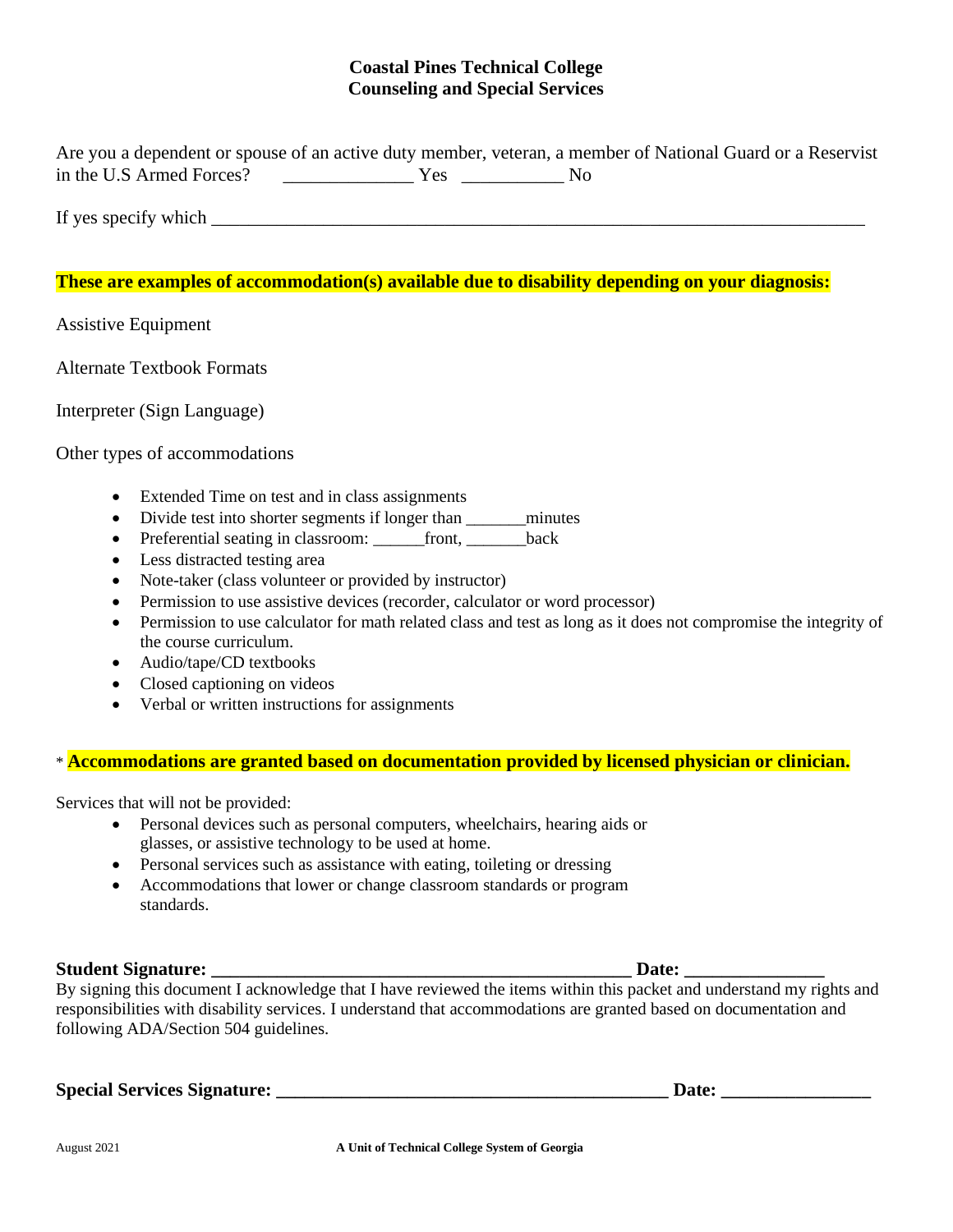# **CONFIDENTIAL DISCLOSURE STATEMENT**

I, \_\_\_\_\_\_\_\_\_\_\_\_\_\_\_\_\_\_\_\_\_\_\_\_\_\_, hereby authorize Coastal Pines Technical College to obtain documentation of the stated disability(s) and to contact and discuss this information with necessary Coastal Pines Technical College faculty/staff and other applicable support agencies. I understand that the purpose of communicating any such information is to allow the college to plan for any accommodations and adjustments, which may be necessary in order to provide an equal educational opportunity.

I have been advised to bring a copy of my schedule to the disability counselor each term and to sign the proper form for each instructor and that it is my responsibility to give this form to the instructor and discuss it with them. I understand that all aspects of my financial aid are my responsibility. I hereby certify that I am 18 years of age or older.

Furthermore, I authorize Coastal Pines Technical College to discuss or release test scores, grades, and any other documentation to:

|                                                                        | and/or | and/or |  |
|------------------------------------------------------------------------|--------|--------|--|
| (Parent, guardian, spouse, Voc Rehab, VA Rehab or other person listed) |        |        |  |

This release is subject to revocation in writing at any time, but revocation can have no effect on disclosers previously made. This authorization expires without express revocation 5 years from the date, which appears below.

| <b>OFFICE USE ONLY:</b>                                                                             |  |  |  |  |
|-----------------------------------------------------------------------------------------------------|--|--|--|--|
|                                                                                                     |  |  |  |  |
| Name of diagnosing agency (circle one) Voc Rehab, VA Rehab, Other:                                  |  |  |  |  |
|                                                                                                     |  |  |  |  |
| Receiving Financial Aid: None ______ Pell ______ Hope ______ VA _____ Voc Rehab ____Other__________ |  |  |  |  |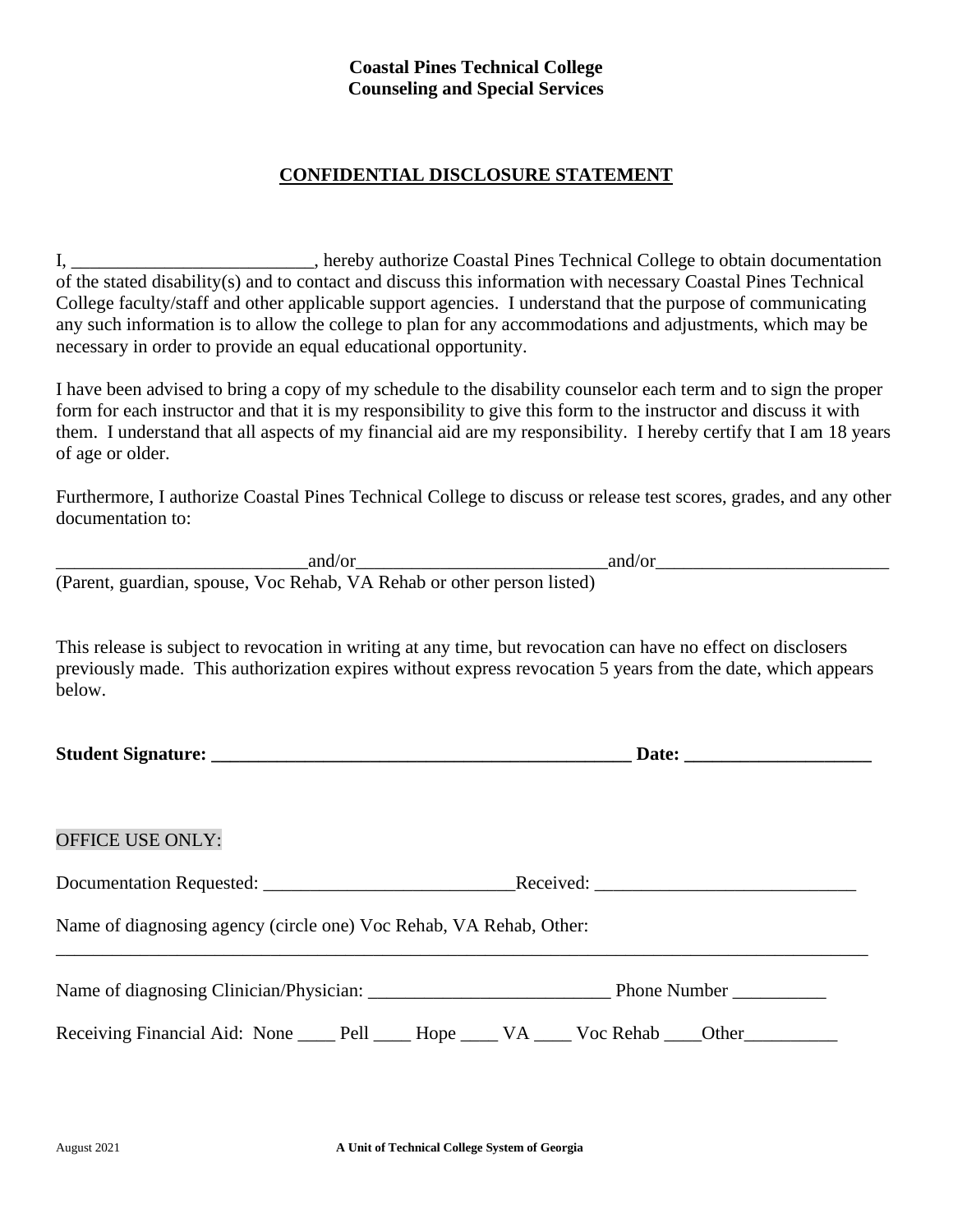# **Students Rights and Responsibilities**

# **Please read and sign below acknowledging that you have reviewed your rights and responsibilities.**

## **Students with disabilities have the right to:**

- Equal access to courses, programs, services, jobs, activities, and facilities available through Coastal Pines Technical College.
- Reasonable, appropriate, and effective accommodations, academic adjustments, and/or auxiliary aids determined on an individual basis.
- Appropriate confidentiality of all information pertaining to his/her disability with the choice of whom to disclose their disability to except as bylaw.
- College information available in accessible formats.

## **Students with disabilities have the responsibility to:**

- Meet the qualifications and essential technical, academic, and institutional standards of Coastal Pines Technical College.
- Identify themselves in a timely manner as an individual with a disability when seeking an accommodation.
- Provide the Counseling and Special Services with documentation from an appropriate source that verifies the nature of the disability, functional limitations, and the need for specific accommodations. (I understand I will not be eligible to receive services until I provide current documentation of my disability that has been issued within the last 36 months. Note: Certification of a disability will be requested only once unless the disability is determined temporary or the disability diagnoses changes. Classroom accommodations are based on the documentation you provide.)
- Follow the procedures for obtaining reasonable and appropriate accommodations, academic adjustments, and/or auxiliary aids.
- Use accommodations appropriately.
- I understand that a copy of the accommodations(s) deemed appropriate will be retained in my file while I am a student at Coastal Pines Technical College.
- I understand that my accommodations are determined on a term basis and may change each term
- I understand that it is my responsibility to stay updated on the policies and procedures of the Counseling and Special Services Office.
- I understand that I have to follow the code of conduct set forth by Coastal Pines Technical College.
- It is my responsibility to keep all organizations assisting me updated. (Voc Rehab, VA, etc).
- **I understand that it will be my responsibility to provide the Counselor with my schedule each semester to request services and discuss accommodations.**

Student Signature: